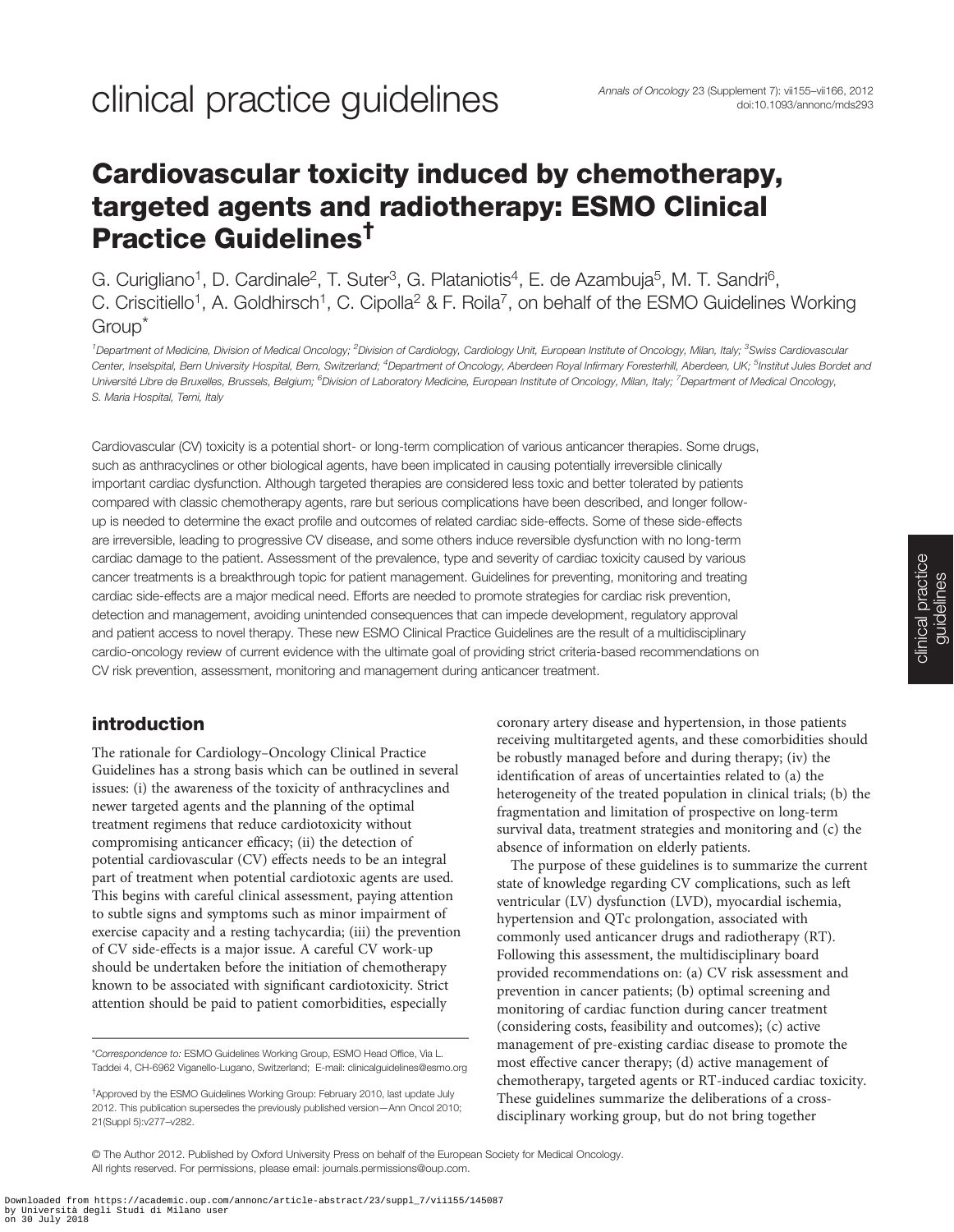# clinical practice quidelines and the second annuals of Oncology

stakeholders involved in basic, translational and pharmaceutical science.

#### nonreversible damage and reversible dysfunction

The use of many targeted agents, such as signaling inhibitors, induces a cardiac dysfunction that resolves for most patients over time. Suter and Ewer [[1](#page-10-0)] proposed a system to identify drugs that have the potential to cause irreversible damage (Type I) versus drugs that predominantly induce reversible dysfunction (Type II). This classification system does have limitations; for example, trastuzumab, a Type II drug, can trigger irreversible cardiac damage in patients with severe preexisting cardiac disease or potentiate anthracycline Type I cardiotoxicity. In Type I cardiotoxicity, usually pathophysiology is related to cell loss, and in Type II cellular dysfunction (mitochondrial and protein alterations) underlies the reversible damage. While nonreversible damage can induce progressive CV disease, a reversible dysfunction is usually temporary, with no injury marker release and will be recovered with normalization of CV function. This is a seminal concept that can impact 'go no go' decisions in the case of LVD induced by targeted agents and that identifies Type I (such as anthracyclines) and type II (such as trastuzumab) agents.

#### LV dysfunction

One of the most common manifestations of cardiotoxicity associated with exposure to anticancer therapies is the development of LVD and overt heart failure (HF). The definition of LVD has been proposed by the Cardiac Review and Evaluation Committee supervising trastuzumab clinical trials [\[2\]](#page-10-0). According to this definition, LVD is characterized by a '(1) decrease in cardiac LV ejection fraction (LVEF) that was either global or more severe in the septum; (2) symptoms of congestive heart failure (CHF); (3) associated signs of CHF, including but not limited to S3 gallop, tachycardia, or both; and (4) decline in LVEF of at least 5% to less than 55% with accompanying signs or symptoms of CHF, or a decline in LVEF of at least 10% to below 55% without accompanying signs or symptoms'. LVD and HF have been defined by the Common Terminology Criteria for Adverse Events (CTCAE) for the purposes of uniform reporting [[3](#page-10-0)]. The CTCAE criteria, however, have changed over the years; and in the recently updated version 4, HF and more specialized testing were introduced (such as echocardiography and biomarker testing) to provide a framework for a more sophisticated detection of toxicity with newer chemotherapeutic and targeted agents. Recent definitions have varied and include a greater change in LVEF to below the lower limit of normal (LLN) or LVEF <50%. As a consequence, at present, a consensus definition for cardiotoxicity is still lacking.

anthracyclines and cytotoxics with cumulative doserelated cardiotoxicity: Type I agents

Anthracyclines are a class of chemotherapeutics widely used in the management of multiple malignancies, most prominently in adjuvant therapy of breast cancer, as well as systemic treatment of sarcomas, lymphomas and leukemia [[4](#page-10-0)]. Since most studies and registries have not specifically analyzed

anthracycline-induced cardiomyopathy (CMP) among the several possible causes of chronic HF, formal estimates of the worldwide prevalence of anthracycline cardiotoxicity are lacking [\[5\]](#page-10-0). Anthracycline-induced cardiotoxicity has been categorized into acute, early-onset chronic progressive and lateonset chronic progressive. Acute cardiotoxicity occurs in <1% of patients immediately after infusion of the anthracycline and manifests as an acute, transient decline in myocardial contractility, which is usually reversible. The early-onset chronic progressive form occurs in 1.6%–2.1% of patients, during therapy or within the first year after treatment. Lateonset chronic progressive anthracycline-induced cardiotoxicity occurs at least 1 year after completion of therapy in 1.6%–5% of patients. Early- and late-onset chronic progressive cardiotoxicity typically present as dilated CMP in adults, which can be progressive. Late-occurring cardiotoxicity may not become clinically evident until 10–20 years after the first dose of cancer treatment. This classification, however, dates back to the early 1990s, and it is based on several, retrospective, small studies, reporting the occurrence of symptoms of HF also many years after the completion of anthracycline therapy in childhood cancer survivors' populations. Moreover, the clinical usefulness and significance of such a classification is unclear, particularly when the same classification is applied to adult populations, even if, at present, no prospective studies on longterm cardiac effects of anthracycline chemotherapy are available. Actually, the incidence and the timing of occurrence of anthracycline-induced cardiotoxicity are, as yet, not well defined. Risk factors for anthracycline toxicity include cumulative dose, intravenous bolus administration; higher single doses; history of prior irradiation; the use of other concomitant agents known to have cardiotoxicity including cyclophosphamide, trastuzumab and paclitaxel; female gender; underlying CV disease; age (young and elderly); increased length of time since completion of chemotherapy; increase in cardiac biomarkers, as troponins and natriuretic peptides, during and after administration [\[6](#page-10-0)–[9](#page-10-0)]. The risk of clinical cardiotoxicity increases with a cumulative dose. Studies evaluating cumulative probability of doxorubicin-induced HF have found rates in the range of  $3\% - 5\%$  with 400 mg/m<sup>2</sup>, 7%–26% at 550 mg/m<sup>2</sup> and 18%–48% at 700 mg/m<sup>2</sup>. The recommended maximum lifetime cumulative dose for doxorubicin is 400-550 mg/m<sup>2</sup>. After treatment with anthracyclines, it is important to reassess cardiac function of all patients to identify asymptomatic patients who are experiencing increased cardiac damage; if LVEF has decreased by either 15 percentage-points, or 10 percentage-points to a value below 50 and a repeat assessment after 3 weeks confirms the finding; or if troponin or BNP are elevated, alternative chemotherapeutic options should be discussed, as continuing treatment with an anthracycline carries increased risk for cardiotoxicity. Considerable variation exists in the measurement of LVEF in that factors unrelated to the cancer drug may have a substantial impact on cardiac function. Treatment of anthracycline-induced cardiac dysfunction warrants aggressive intervention with standard modalities consistent with treatments for other forms of HF. No clear consensus regarding the duration of the follow-up for asymptomatic patients exists. A reasonable schedule might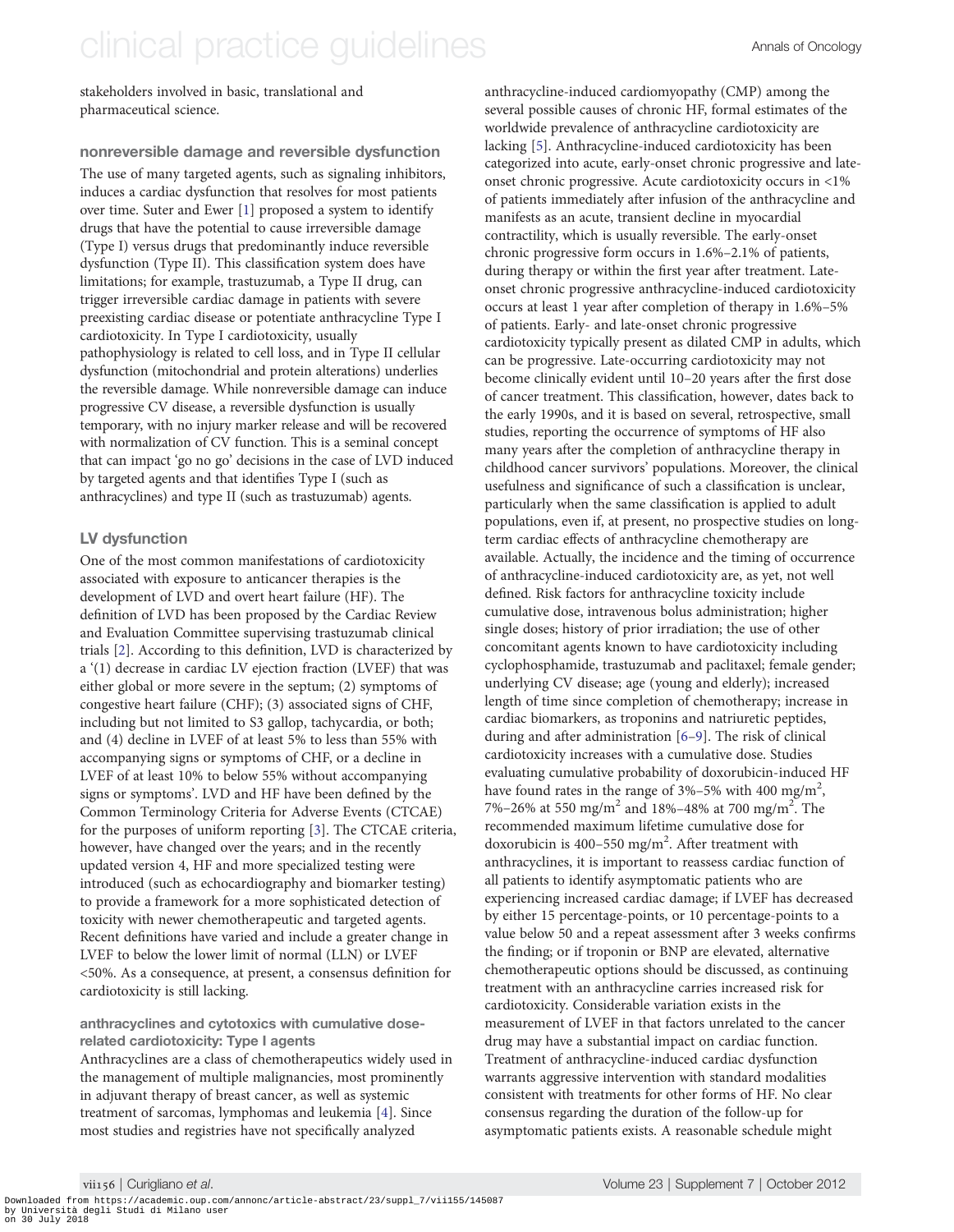# Annals of Oncology **Annals of Oncology** clinical practice quidelines

include a measurement of systolic function at 6 months after the conclusion of treatment, annually for 2 or 3 years thereafter, and then at 3- to 5-year intervals for life. Any CV occurrence during the follow-up warrants more stringent surveillance. High-risk patients, e.g. those with underlying CV disease or those who have received  $>300$  mg/m<sup>2</sup> of doxorubicin or equivalent, may be monitored more frequently, although data to support an outcome advantage resulting from such monitoring has not been reported.

#### alkylating agents

LVD has been associated with cyclophosphamide therapy in 7%–28% of patients. In addition, there are, as well, reports of pericardial effusions and myopericarditis [\[10](#page-10-0), [11](#page-10-0)]. The risk of cardiotoxicity appears to be dose related  $(\geq 150 \text{ mg/kg}$  and 1.5 g/m<sup>2</sup>/day). Another alkylating agent, ifosfamide, can induce the onset of HF, with a dose–response trend (doses  $\geq$ 12.5 g/ m2 ) [\[12](#page-10-0)].

#### inhibitors of microtubule polymerization

Paclitaxel and docetaxel are widely used in the treatment of multiple malignancies. The incidence of HF associated with taxanes according to retrospective analysis is relatively low. In the Breast Cancer International Research Group trial 001, the overall incidence of CHF (including that during follow-up) was 1.6% among patients treated with docetaxel–doxorubicin– cyclophosphamide and 0.7% for those treated with 5 flourouracil–doxorubicin–cyclophosphamide  $(P = 0.09)$  [[13](#page-10-0)].

monoclonal antibodies and targeted agents not associated with cumulative dose-related cardiotoxicity: type II agents

Monoclonal antibodies represent the paradigm of targeted oncologic therapy and are widely used in the management of multiple malignancies. In breast cancer, ∼15% of all tumors overexpress the cell surface receptor HER2 and traditionally are clinically defined by aggressive behavior and worse prognosis. Accordingly, the presence of the HER2 has served as an

optimal target for biologic therapies. The use of the humanized monoclonal antibody trastuzumab (directed against the HER2 receptor) has revolutionized the treatment of HER2-positive breast cancer, with landmark adjuvant phase III trials demonstrating a 50% reduction in recurrence of disease and a 33% improvement in survival [\[14](#page-10-0)–[18](#page-10-0)]. Rates of cardiac toxicity reported in the adjuvant trials of trastuzumab have been variable and reflect differences in trial design, chemotherapy administration and definitions of cardiac events, as described in Table 1.

Bevacizumab, a humanized monoclonal antibody directed against vascular endothelial growth factor (VEGF), has demonstrated substantial antitumor activity when combined with chemotherapy, leading to regulatory approval for several advanced solid tumors, including breast, lung, colorectal and renal carcinomas. With greater use of bevacizumab, data are emerging regarding potential cardiac toxicity. To date, the rates of cardiac toxicity associated with bevacizumab therapy appear to be relatively low. In the major phase 3 trials in metastatic breast cancer, the reported rates of Common Terminology Criteria for Adverse Events CTCAE grade 3/4 CHF were 0.8%–2.2% in mostly anthracycline-pretreated population [\[22](#page-10-0)]. Overall, clinical trial data to date do not suggest significant increases in cardiac toxicity during treatment with bevacizumab, even in the setting of concurrent treatment with other cardiotoxic agents. However, long-term monitoring of patients who have completed bevacizumab therapy has not been carried out; therefore, the safety of adjuvant bevacizumab in the setting of cancer survivorship is unknown. The risk factors for trastuzumab-associated cardiotoxicity identified from clinical trials are: prior treatment with anthracycline chemotherapy; a borderline LLN LVEF; prior treatment with antihypertensive medication; older age; and a poorly understood result found in one trial, a body mass index >25 kg/m<sup>2</sup>. In all adjuvant clinical trials, a common finding was that cardiac dysfunction and HF occurred predominantly during the trastuzumab treatment and was frequently

|  |  | Table 1. Cardiac toxicity induced by trastuzumab |
|--|--|--------------------------------------------------|
|  |  |                                                  |

| Trial                        | Design                                                    | Asymptomatic drop in LVEF<br>$(\geq 10$ percentage-points to<br>$< 55\%$ ) | Severe CHF/cardiac events<br>(NYHA class III/IV CHF or<br>death) | Discontinued<br>for cardiac<br>reasons |
|------------------------------|-----------------------------------------------------------|----------------------------------------------------------------------------|------------------------------------------------------------------|----------------------------------------|
| NSABP B31 [18] $n = 2043$    | $AC + TH + H$ versus $AC + T$                             | 34% versus 17%                                                             | 4.1% versus $0.8\%$                                              | $19\%$ <sup>a</sup>                    |
| NCCTG N9831, $n = 2766$ [19] | $AC + TH + H$ versus $AC + T + H$<br>versus $AC + T$      | $5.8 - 10.4\%$ versus $4.0 - 7.8\%$<br>versus $4.0 - 5.1\%$                | 3.3% versus 2.8% versus 0.3%                                     | n/a <sup>a</sup>                       |
| BCIRG 006, $n = 3,222$ [14]  | $AC + T$ versus $AC + TH + H$<br>versus TCaH <sup>b</sup> | $11\%$ versus $19\%$ versus $9\%$                                          | $0.7\%$ versus 2.0% versus 0.4%                                  | n/a                                    |
| HERA, $n = 5,102$ [20]       | Adj chemo <sup>c</sup> $\geq$ H versus Adj<br>chemo alone | 7.1% versus 2.2%                                                           | $0.6\%$ versus $0.06\%$                                          | 4.3%                                   |
| FinHer, $n = 232$ [21]       | V or $T + H$ versus V or $Td$<br>$>$ FEC $\times$ 3       | 3.5% versus 8.6%                                                           | $0\%$ versus $3.4\%$                                             | n/a                                    |

A, anthracycline; C, cyclophosphamide; T, taxane; H, trastuzumab; Ca, carboplatin; V, vinorelbine; F: 5-flourouracil; E, epirubicin; n/a, information not available.

<sup>a</sup>6.7% did not receive H after A due to unacceptable drops in LVEF.

b Included a nonanthracycline arm.

c 96% of chemotherapy was A containing.

<sup>d</sup>No prior anthracycline before H exposure; H exposure limited to 9 weeks.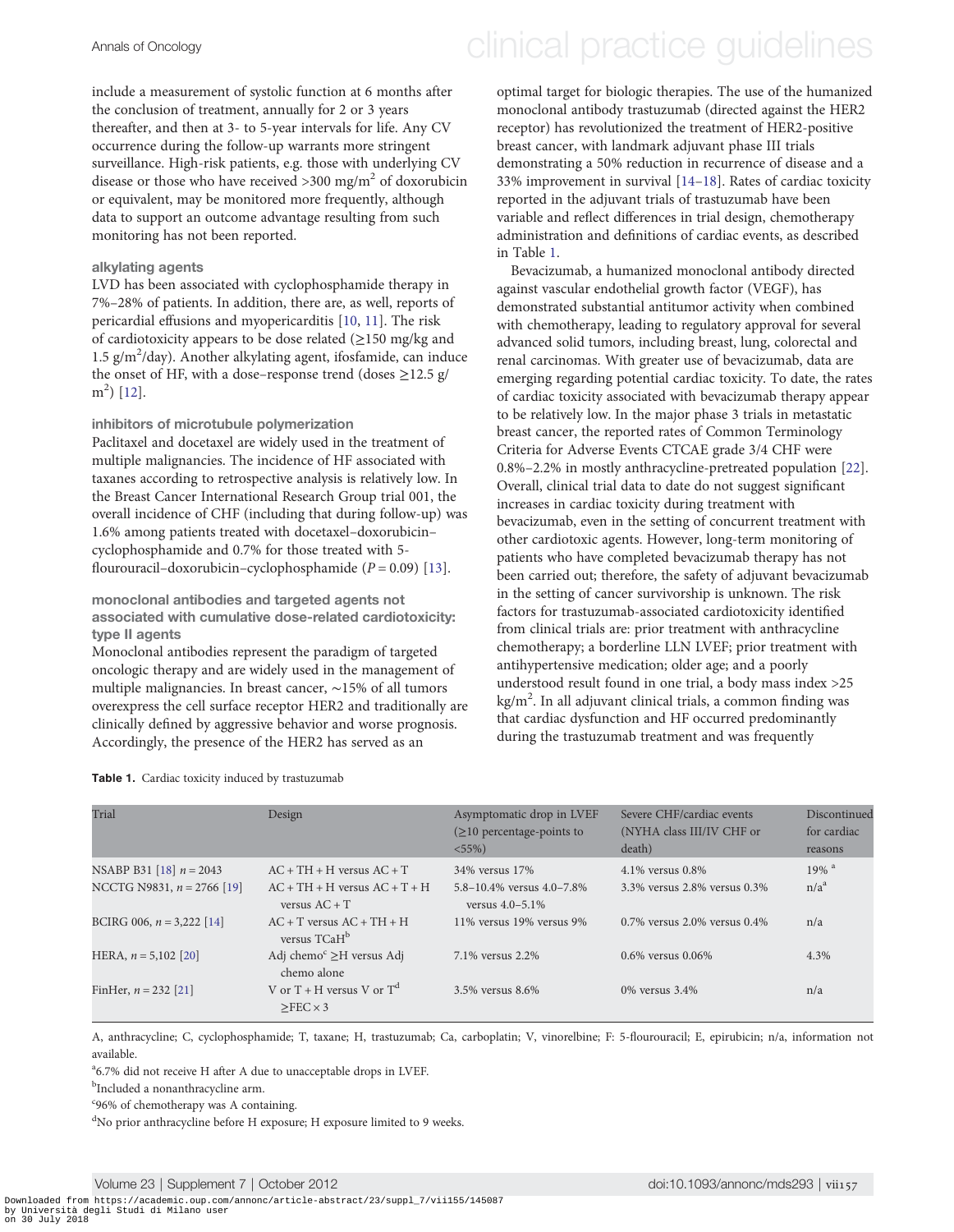### clinical practice quidelines and the second annuals of Oncology

reversible. Longer follow-up surveillance is needed in order to better confirm this observation. Optimal surveillance for patients treated with Type II agents is not well established. Patients who have received both anthracyclines and anti-HER2 agents who develop cardiac failure should be treated and monitored as patients with an irreversible cardiac toxicity. Those who develop cardiac dysfunction during or following treatment with type II agents in the absence of anthracyclines can be observed if they remain asymptomatic and LVEF remains ≥40%. Persistently low or further declines in LVEF or development of symptoms should trigger discussion of risk and benefit with the treating oncologist, as well as consideration for pharmacologic cardiac treatment.

tyrosine kinase inhibitors and other targeted agents Lapatinib, an oral receptor tyrosine kinase inhibitor (TKI) of HER2 and EGFR, has an approved role in combination with capecitabine chemotherapy in the treatment of patients with trastuzumab-resistant breast cancer. Experience to date in a relatively small studied population suggests relatively low rates of symptomatic cardiac failure (1.4%), specifically in a population with prior exposure to anthracycline and trastuzumab [\[23](#page-10-0)]. Multiple small molecule TKIs of the VEGF receptor (VEGFR) have been developed, including sunitinib and sorafenib, with cross activity against other growth factor receptors including platelet-derived growth factor (PDGF), ckit and BRAF. In contrast to bevacizumab, VEGFR antagonists appear to have a more profound effect on cardiac function. Initial reports of sunitinib in renal cell carcinoma suggested a 10% incidence of asymptomatic drop in LVEF to >10% LLN, with full recovery when treatment was completed [[24](#page-10-0)].

#### early detection of anticancer drug-induced LVD

At present, the most frequently used modality for detecting cardiotoxicity is the periodic measurement of LVEF by using either echocardiography or multigated acquisition scanning. To date, however, there are no evidence-based guidelines for cardiotoxicity monitoring during and after anticancer therapies in adults, while guidelines in pediatric oncology are subject to debate. Although several guidelines are available, none specify how often, by what means, or how long cardiac function should be monitored during and after cancer treatment [\[24\]](#page-10-0). Serial evaluation of LVEF is recommended for patients treated with trastuzumab [[25,](#page-10-0) [26\]](#page-10-0). However, the LVEF measurement is a relatively insensitive tool for detecting cardiotoxicity at an early stage. This is largely because no considerable change in LVEF occurs until a critical amount of myocardial damage has taken place, and only comes to the forefront after compensatory mechanisms are exhausted. In addition, the measurement of LVEF presents a number of challenges related to image quality, assumption of LV geometry, load dependency and expertise. Multiple-gated acquisition (MUGA) scan can reduce interobserver variability with the disadvantages of including the exposure to radioactivity and the limited information than can be obtained on cardiac structure and diastolic function. Magnetic resonance imaging (MRI) is considered the gold standard for the evaluation of LV volumes, mass and function. However, its lack of availability and high cost limit its routine use. Novel ultrasound imaging techniques,

such as contrast echocardiography and real-time threedimensional (3D) echocardiography that allows for an improvement in the accuracy of calculating LVEF, are under investigation. Small studies examining tissue Doppler and strain rate imaging appear to be promising in detecting early subclinical changes in cardiac performance that anticipate a decrease in conventional LVEF, even if long-term data on large populations, confirming the clinical relevance of such changes, are not available yet [\[27](#page-10-0)].

In the last decade, a new approach, based on the use of cardiac biomarkers, in particular troponins, has emerged, and has proven to be a more sensitive and more specific tool for early, real-time identification, assessment and monitoring of anticancer druginduced cardiac injury [\[7,](#page-10-0) [8\]](#page-10-0). Strong data indicate that troponin detects anticancer drug induced-cardiotoxicity in its earliest phase, long before any reduction in LVEF has occurred. Its evaluation during high-dose chemotherapy allows for the early identification of patients at risk of developing cardiac dysfunction, the stratification of risk of cardiac events after chemotherapy and the opportunity for a preventive therapy in selected high-risk patients [\[6](#page-10-0)–[8](#page-10-0)]. In patients treated with trastuzumab, troponin might help us to distinguish between reversible and irreversible cardiac injury by identifying myocardial cell necrosis [\[28](#page-10-0)]. The measurement of troponin immediately before and immediately after each cycle of cancer therapy seems to be effective enough, and is also transferable from clinical research to real-world routine assessment.

#### treatment of anticancer drug-induced LVD

All patients with cancer who are treated with potentially cardiotoxic therapy represent a high-risk group for the development of HF. These patients have been excluded from large randomized trials evaluating the effectiveness of angiotensin-converting enzyme inhibitors (ACE-I) and betablocking agents (BB). The use of ACE-I and BB may be highly effective in this setting of patients. Recent findings reported in a large population of anthracycline-induced CMP patients demonstrated that the time elapsed from the end of chemotherapy to the start of HF therapy (time-to-treatment), with ACE-I and, when tolerated, with BB, is a crucial variable for recovery of cardiac dysfunction [[29,](#page-10-0) [30\]](#page-10-0). Indeed, the likelihood of obtaining a complete LVEF recovery is higher in patients in whom treatment is initiated within 2 months from the end of chemotherapy. Although promising data have been published, convincing evidence from large randomized and prospective trials is still needed. Treatment of trastuzumabrelated cardiotoxicity (TIC) is a more controversial issue. Despite new, updated guidelines for monitoring patients receiving adjuvant trastuzumab being periodically published, they are specifically focused on the continuation/withdrawal/ resuming of trastuzumab therapy. No evidence-based recommendations for the treatment of patients developing cardiac dysfunction after trastuzumab therapy have been proposed. The evidence that support the use of ACE-I and BB in this setting is limited to case series. Despite evidence, the potential efficacy of ACE-I and BB in improving LVEF in patients receiving trastuzumab remains uncertain.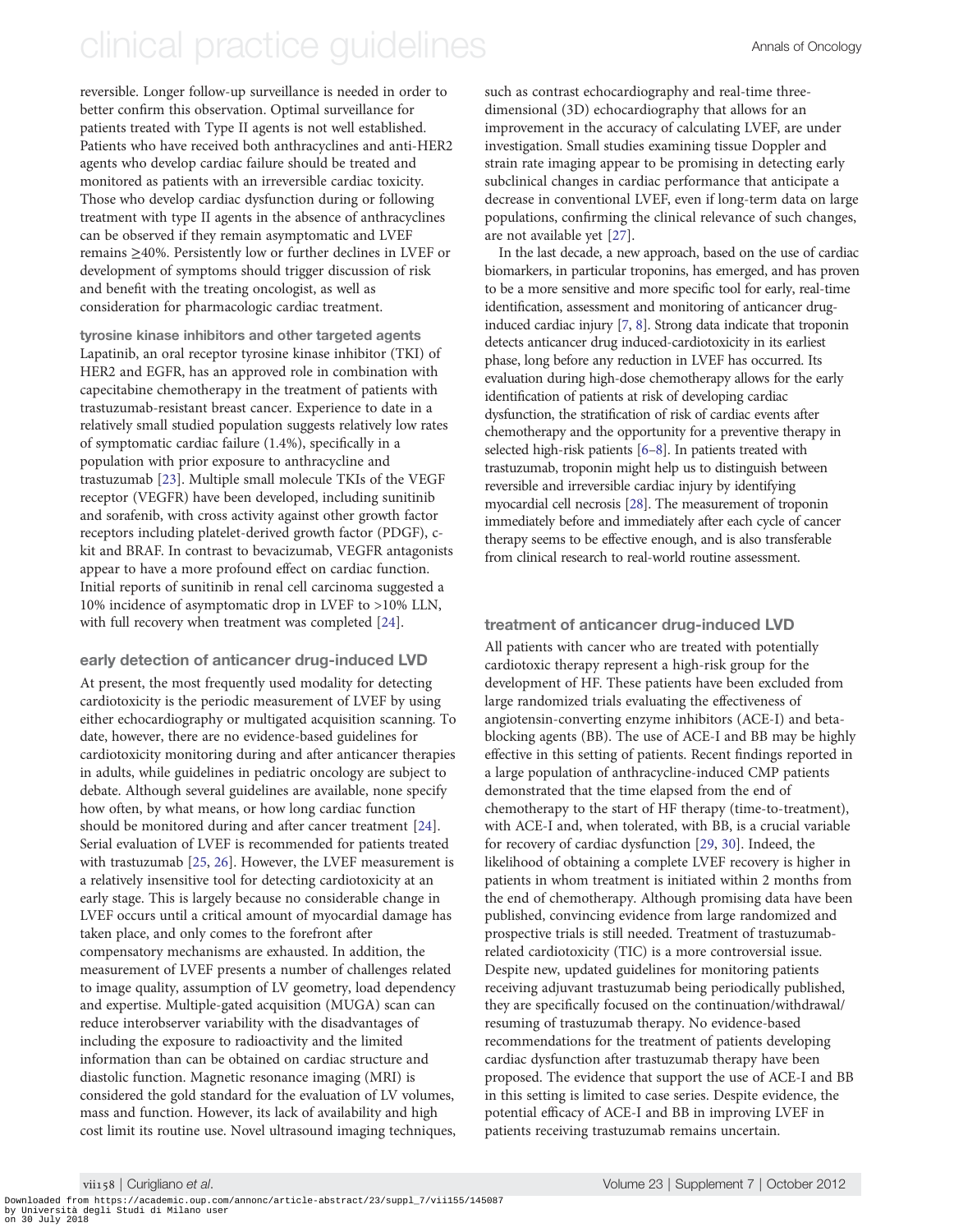### <span id="page-4-0"></span>Annals of Oncology **Annals of Oncology** clinical practice guidelines



Figure 1. Algorithm for the management of cardiotoxicity in patients receiving anthracyclines.



Figure 2. Algorithm for continuation and discontinuation of trastuzumab based on LVEF assessments.

prevention of anticancer drug-induced LVD According to the American College of Cardiology and American Heart Association guidelines, patients receiving chemotherapy may be considered a Stage A HF group, namely those with an increased risk of developing cardiac dysfunction [\[24](#page-10-0)]. Carvedilol may prevent cardiac damage induced by doxorubicin due to its antioxidant activity. The effect of

carvedilol was confirmed in a randomized study in which prophylactic use of carvedilol in a small population of patients treated with anthracycline prevented LVD and reduced mortality [\[31](#page-10-0)]. Nakamae et al. [[32](#page-10-0)] have demonstrated that valsartan, an angiotensin receptor blocker (ARB), given concurrently to anthracycline-containing regimens, prevents cardiac damage. Dexrazoxane, an iron-chelating agent,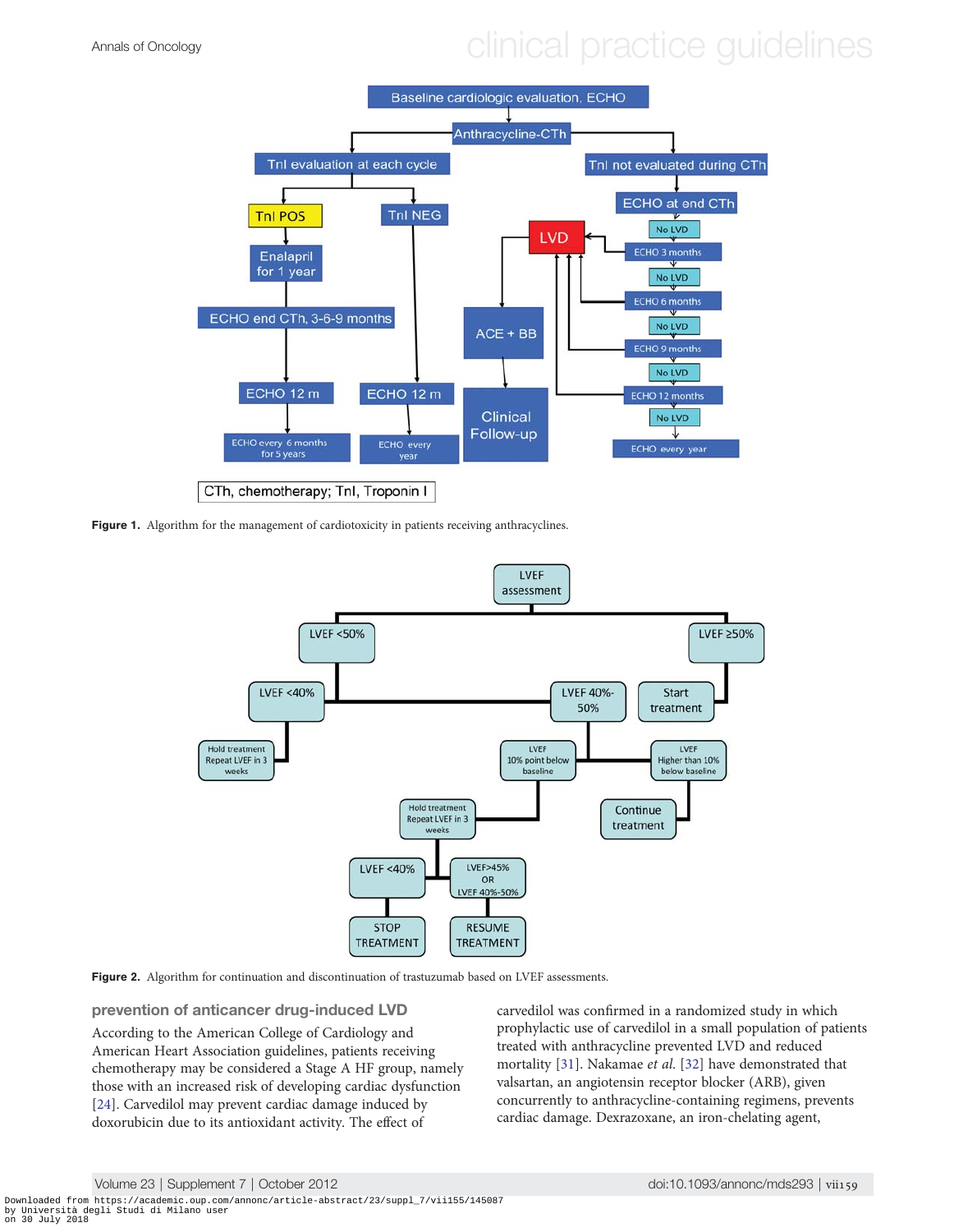# clinical practice guidelines **Annals of Oncology**

#### Table 2. CV evaluation before anticancer treatment with potential nonreversible (Type I) or reversible (type II) cardiotoxicity

| Guideline statements                                                                                                                                                                                                                                                                                                                                                                                                                                                                                                                                                                                                                                     | Level of<br>evidence | Grade of<br>recommendation |
|----------------------------------------------------------------------------------------------------------------------------------------------------------------------------------------------------------------------------------------------------------------------------------------------------------------------------------------------------------------------------------------------------------------------------------------------------------------------------------------------------------------------------------------------------------------------------------------------------------------------------------------------------------|----------------------|----------------------------|
| Baseline evaluation                                                                                                                                                                                                                                                                                                                                                                                                                                                                                                                                                                                                                                      |                      |                            |
| Patients undergoing chemotherapy should have careful clinical evaluation and assessment of CV risk factors and<br>comorbidities. Strict attention should be paid to patient comorbidities, especially coronary artery disease and<br>hypertension, in those patients receiving multitargeted agents, and these comorbidities should be robustly<br>managed before and during therapy                                                                                                                                                                                                                                                                     | $\bf{I}$             | A                          |
| Patients should be considered at risk for cardiac toxicity in case they have history of exposure to any of the<br>following cumulative doses of anthracyclines as specified below.                                                                                                                                                                                                                                                                                                                                                                                                                                                                       | $\mathbf I$          | A                          |
| • Doxorubicin > 500 mg/m <sup>2</sup>                                                                                                                                                                                                                                                                                                                                                                                                                                                                                                                                                                                                                    |                      |                            |
| • Liposomal doxorubicin >900 mg/m <sup>2</sup>                                                                                                                                                                                                                                                                                                                                                                                                                                                                                                                                                                                                           |                      |                            |
| • Epirubicin >720 mg/m <sup>2</sup>                                                                                                                                                                                                                                                                                                                                                                                                                                                                                                                                                                                                                      |                      |                            |
| • Mitoxantrone >120 mg/m <sup>2</sup>                                                                                                                                                                                                                                                                                                                                                                                                                                                                                                                                                                                                                    |                      |                            |
| • Idarubicin >90 mg/m <sup>2</sup>                                                                                                                                                                                                                                                                                                                                                                                                                                                                                                                                                                                                                       |                      |                            |
| LVEF assessment is mandatory for basal evaluation cardiac function before potential cardiotoxic cancer treatment                                                                                                                                                                                                                                                                                                                                                                                                                                                                                                                                         | $\mathbf{I}$         | А                          |
| A standard 12-lead ECG should be recorded. The QT time should be corrected for heart rate (QTc) with Bazett's<br>formula ( $QTc = QT/\sqrt{RR}$ )                                                                                                                                                                                                                                                                                                                                                                                                                                                                                                        | $\mathbf I$          | B                          |
| Echocardiography is the standard procedure for basal assessment of cardiac structure, performance and<br>hemodynamics. Multiple gated acquisition (MUGA) scan can reduce interobserver variability with the<br>disadvantages of including the exposure to radioactivity and the limited information than can be obtained on<br>cardiac structure and diastolic function. Magnetic resonance imaging (MRI) is another method used to evaluate<br>myocardial function. Its spatial resolution is higher than that of echocardiography, but its temporal resolution is<br>lower.                                                                            | $\mathbf I$          | А                          |
| Assessment by ultrasound should obtain 2D or 3D images in the left ventricular parasternal long- and short-axis<br>views and in the apical four- and two-chamber long-axis views. For the analysis of diastolic function, the<br>following parameters should be measured: the ratio of early peak flow velocity to atrial peak flow velocity (E/A<br>ratio; normal value >1), the deceleration time of the early peak flow (DT; normal value <220 ms) and the<br>isovolumic relaxation time (IVRT; normal value <100 ms). Left ventricular end-diastolic diameter (normal<br>value, $47 \pm 4$ mm) should be measured to test for ventricular dilatation | $\mathbf I$          | $\mathbf{A}$               |
| Cardiac biomarkers such as the troponins and brain natriuretic peptides (BNP), and neutrophil glucosaminidase-<br>associated lipocalin as a marker of renal injury, may be expected to be elevated with significant cardiotoxicity.<br>Although it is not yet established whether their routine monitoring is useful in predicting cardiotoxicity, and<br>this needs to be examined in prospective studies, there is a strong case to incorporate their use in the clinical<br>trial setting                                                                                                                                                             | Ш                    | $\boldsymbol{B}$           |
| Treatment optimization of pre-existent cardiopathies: BB and ACE inhibitors where appropriate, maximize<br>medical therapy for patients with coronary artery disease, coronary revascularization if clinically appropriate                                                                                                                                                                                                                                                                                                                                                                                                                               | I                    | А                          |
| To minimize cardiotoxicity, the use of liposome-encapsulated doxorubicin and the use of an appropriate<br>cardioprotectant regimen (as dexrazoxane, BB, ACE-inhibitors, AT1-antagonists) should be considered and<br>planned in all patients at high risk of cardiotoxicity                                                                                                                                                                                                                                                                                                                                                                              | III                  | B                          |

significantly reduces anthracycline-related cardiotoxicity in adults with different solid tumors and in children with acute lymphoblastic leukemia and Ewing's sarcoma [\[33](#page-10-0)].

Dexrazoxane is not routinely used in clinical practice and it is recommended as a cardioprotectant by the American Society of Clinical Oncology only for patients with metastatic breast cancer who have already received more than 300 mg/m<sup>2</sup> of doxorubicin.

Figure [1](#page-4-0) reports the algorithm for the management of cardiotoxicity in patients receiving anthracyclines. Figure [2](#page-4-0) reports the algorithm for continuation and discontinuation of trastuzumab based on LVEF assessments. Table 2 reports recommendations for CV evaluation before anticancer treatment. Table [3](#page-6-0) reports recommendations for CV monitoring during and after anticancer treatment with potential cardiotoxicity (including anti-HER2 agents). Table [4](#page-6-0) reports on treatment of LVD induced by anticancer treatment (including anti-HER2 agents).

#### management of trastuzumab cardiotoxicity

Management of trastuzumab-related cardiotoxicity has two distinct aspects: withdrawal of trastuzumab therapy and treatment of cardiac dysfunction.

The 'stopping/restarting' rules used in the adjuvant trials were effective and are recommended, with some modifications regarding recommendations for a cardiology consult or treatment of cardiac dysfunction (or both) when appropriate. Symptomatic LVD must be treated with HF treatment:

• All patients with HF and an LVEF <40% should be treated with an ACE-I in combination with a BB unless a specific contraindication exists [I, A].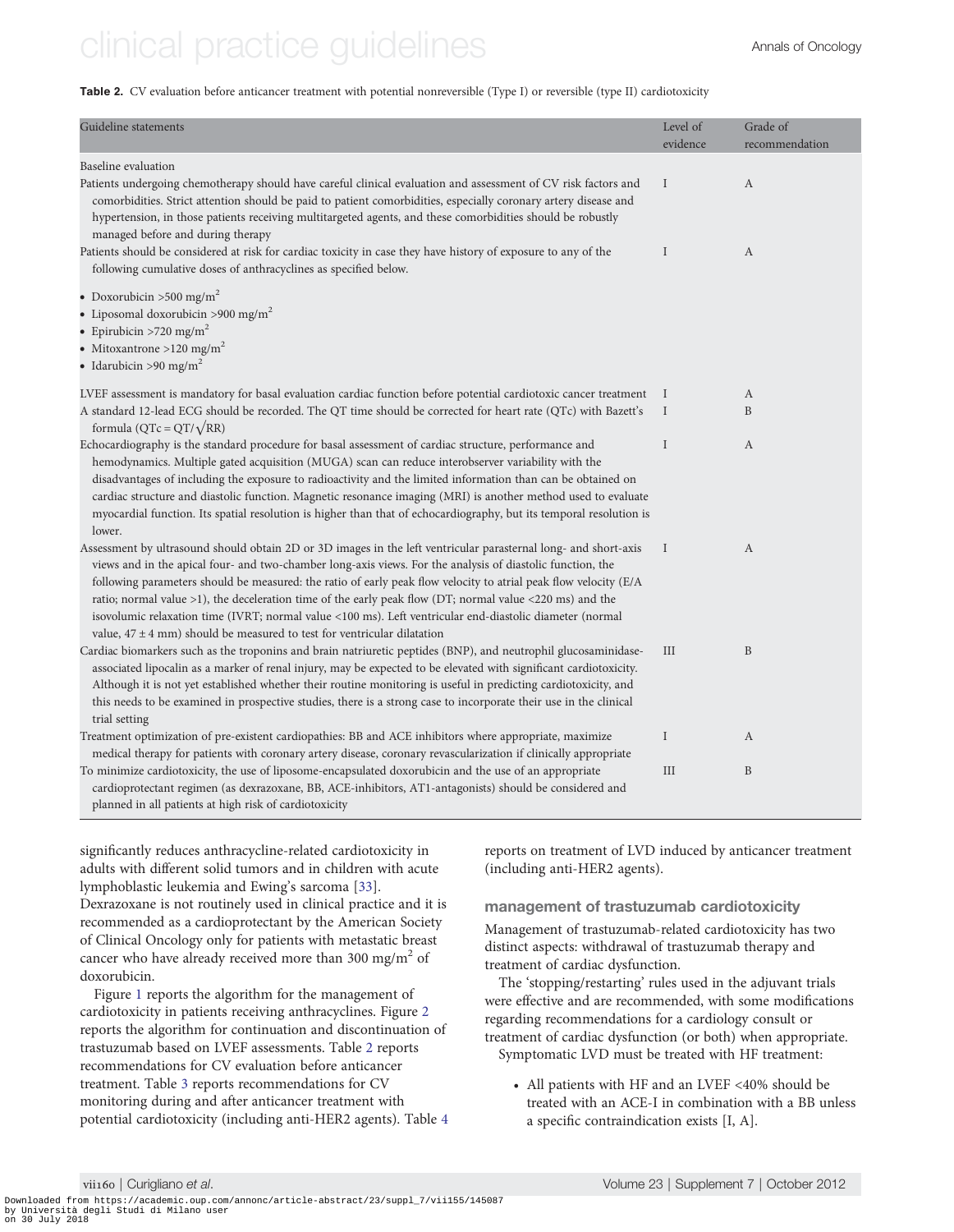# <span id="page-6-0"></span>Annals of Oncology **Annals of Oncology** clinical practice quidelines

#### Table 3. CV monitoring during and after anticancer treatment with potential non-reversible (Type I) or reversible (type II) cardiotoxicity

| Guideline statements                                                                                                                                                                                                                                                                                                                                                                                                                                                                                                                                                                                                                                                                                     | Level of       | Grade of       |
|----------------------------------------------------------------------------------------------------------------------------------------------------------------------------------------------------------------------------------------------------------------------------------------------------------------------------------------------------------------------------------------------------------------------------------------------------------------------------------------------------------------------------------------------------------------------------------------------------------------------------------------------------------------------------------------------------------|----------------|----------------|
|                                                                                                                                                                                                                                                                                                                                                                                                                                                                                                                                                                                                                                                                                                          | evidence       | recommendation |
| Cardiac monitoring                                                                                                                                                                                                                                                                                                                                                                                                                                                                                                                                                                                                                                                                                       |                |                |
| Patients receiving anthracyclines and/or trastuzumab in the adjuvant setting should perform serial monitoring of<br>cardiac function at baseline, 3, 6 and 9 months during treatment, and then at 12 and 18 months after the<br>initiation of treatment. Monitoring should be repeated during or following treatment as clinically indicated.<br>Limited data are available for elderly patients: increased vigilance is recommended for patients $\geq 60$ years old                                                                                                                                                                                                                                    | $\blacksquare$ | A              |
| Patients treated for metastatic disease: LVEF should be monitored at baseline and then infrequently in the absence<br>of symptoms                                                                                                                                                                                                                                                                                                                                                                                                                                                                                                                                                                        | $\mathbf{I}$   | A              |
| Troponin I or BNP concentrations seem to identify patients at risk of cardiotoxicity, specifically in case of<br>administration of type I agents (such as anthracyclines). Performing baseline assessment of biomarker<br>concentrations and periodic measurements during therapy (every each cycle) may identify patients who need<br>further cardiac assessment                                                                                                                                                                                                                                                                                                                                        | III            | B              |
| Assessment of cardiac function is recommended 4 and 10 years after anthracycline therapy in patients who were<br>treated at <15 years of age, or even at age >15 years but with cumulative dose of doxorubicin of >240 mg/m <sup>2</sup> or<br>epirubicin > 360 mg/m <sup>2</sup>                                                                                                                                                                                                                                                                                                                                                                                                                        | $\mathbf{H}$   | B              |
| LVEF reduction of $\geq$ 15% from baseline with normal function (LFEV $\geq$ 50%) is an indication to continue<br>anthracyclines and/or trastuzumab. LVEF decline to <50% during anthracyclines containing regimens<br>necessitate reassessment after 3 weeks. If confirmed, hold chemotherapy, consider therapy for LVD and further<br>frequent clinical and echocardiographic checks. In case of LVEF decline to <40% stop chemotherapy, discuss<br>alternatives and treat LVD                                                                                                                                                                                                                         | $\mathbf{I}$   | B              |
| LVEF decline to <50% during trastuzumab therapy (post-anthracyclines) necessitate reassessment after 3 weeks. If<br>confirmed, continue trastuzumab and consider therapy for LVD and further frequent clinical and<br>echocardiographic checks. In case of LVEF decline to <40% stop trastuzumab and treat LVD<br>Aggressive medical treatment of those patients, even asymptomatic, who show LVD at DEcho after anthracycline<br>therapy is mandatory, especially if the neoplasia could have a long-term survival; it consists of ACE inhibitors<br>and b-blockers and the earlier HF therapy is begun (within 2 months from the end of anthracycline therapy),<br>the better the therapeutic response |                |                |

Table 4. Treatment of LVD induced by anticancer treatment with non-reversible (Type I) or reversible (Type II) cardiotoxicity

| Guideline statements                                                                                                      | Level of     | Grade of       |
|---------------------------------------------------------------------------------------------------------------------------|--------------|----------------|
|                                                                                                                           | evidence     | recommendation |
|                                                                                                                           |              |                |
| Treatment                                                                                                                 |              |                |
| In patients with subclinical cardiotoxicity induced by Type I agents, identified also by increase in cardiac troponin, II |              | А              |
| a treatment with ACE inhibitors (enalapril) may prevent LVEF reduction and associated cardiac events                      |              |                |
| Patients who develop cardiac dysfunction during or following treatment with Type II agents (trastuzumab) in the           |              |                |
| absence of anthracyclines can be observed if they remain asymptomatic and LVEF remains $\geq$ 40%. Persistently           |              |                |
| low or further declines in LVEF or development of symptoms should trigger discussion of risk and benefit with             |              |                |
| the treating oncologist, as well as consideration for pharmacologic cardiac treatment                                     |              |                |
| Patients who develop LVD should be treated with standard guideline-based HF therapy just as any other HF                  | $\mathbf{I}$ | А              |
| patient                                                                                                                   |              |                |

• Some members of the panel also felt that, to prevent further degradation of LVEF or the development of clinical HF, an ACE-I should be considered if the patient's LVEF is between 40% and 50%.

Asymptomatic LVD should be treated:

- ACE-Is should be used in all asymptomatic patients with LVD and an ejection fraction <40% [I, A for ejection fraction <35%; I, B for ejection fraction 35%–40%].
- Also, an ACE-I should be considered if LVEF is <50%.
- BB should be considered in all patients with asymptomatic LVD and an LVEF <40% [if prior myocardial infarction I, B; if no myocardial infarction II, C].

#### cardiac ischemia

Although cardiac ischemia related to chemotherapy administration is an unusual occurrence, an increased risk of acute coronary syndrome has been associated with administration of cytotoxic and targeted agents for cancer treatment.

antimetabolites. The incidence of cardiac events associated with 5-FU varies in the literature ranging anywhere from 1% to 68% [\[34](#page-10-0)]. Cardiac toxicity typically occurs with early onset (within 2–5 days of starting therapy). Ischemic electrocardiogram (ECG) changes have been reported in up to 68% of patients, although in the majority evidence of cardiac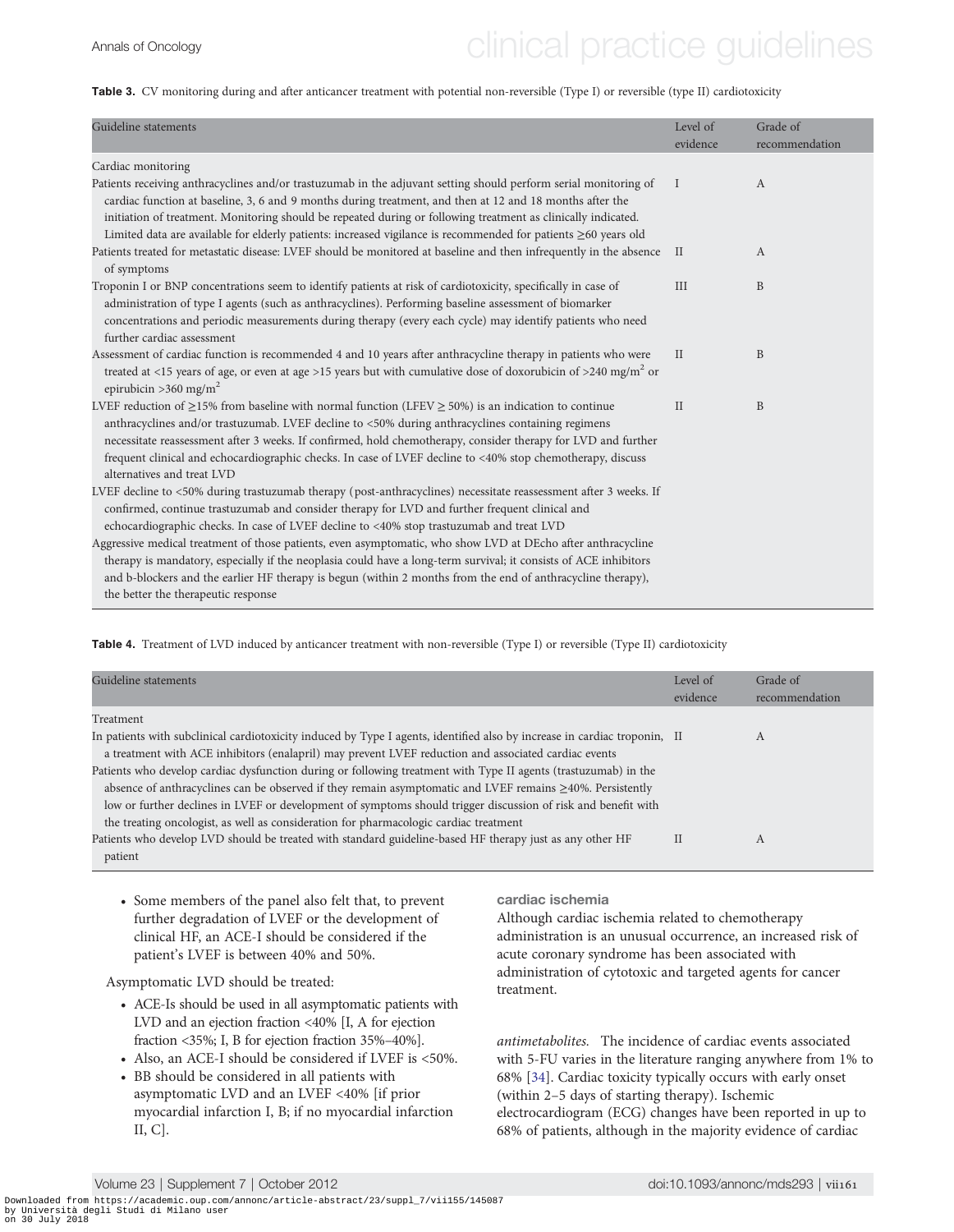### clinical practice guidelines **Annals of Oncology**

myocyte damage including elevation in serum cardiac markers is lacking [[34\]](#page-10-0). Coronary artery thrombosis, arteritis and vasospasm secondary to drug exposure have been proposed as the most likely underlying mechanisms.

inhibitors of microtubule polymerization. Paclitaxel administration has been associated with cases of myocardial ischemia and infarction. A retrospective study reviewed cardiac events in four clinical trials, and reported manifestations of cardiac ischemia in 5% of patients [\[35](#page-10-0)].

endocrine agents. Aromatase inhibitors (AIs) are an established component of the treatment of postmenopausal hormone receptor-positive breast cancer. Cardiac events, including myocardial infarction and cardiac failure, have been reported at low frequency in the major adjuvant trials comparing the use of AIs to a control arm of 5 years of tamoxifen. A meta-analysis of over 19 000 participants in adjuvant studies suggests a relative risk of 1.31 (95% CI 1.01– 1.60,  $P = 0.007$ ) for a cardiac adverse event associated with exposure to an AI compared with tamoxifen, although the absolute risk remains low, ∼0.5% [[36\]](#page-10-0). Differential changes in lipid profile have been proposed as an etiology for these observations; however, a strong signal linking AIs and relevant changes in lipid levels are lacking. The long-term clinical significance of these clinical observations remains unclear.

targeted agents. Whether novel molecular therapies increase the risk of cardiac ischemia is not clear. In an evaluation of the VEGF receptor antagonist sunitinib, 18% of 68 patients studied were noted to have modest increases in cardiac troponins, possibly serving as a biomarker of myocyte damage [\[37](#page-10-0)].

#### clinical recommendations

Ischemic events following or during antimetabolites or paclitaxel infusion

Baseline ECG evaluation is recommended [III/IV, A]

Frequent vital sign monitoring is recommended during chemotherapeutic agent infusion, particularly with 5-FU or paclitaxel [III/IV, A]. Monitoring of BNB and troponin I should be recommended in patients with anamnesis of cardiac ischemia [III/IV, C].

A collaborative decision should then be made as to whether more advanced cardiac testing (e.g. stress testing and coronary angiography) is needed and whether the benefits of resuming therapy with aggressive supportive care outweigh the risk.

#### hypertension

Multiple investigative and clinical observations have demonstrated hypertension to be a common class effect resulting from treatment with VEGF inhibitors. The rates of substantial hypertension appear to depend on the antiangiogenic agent used, the tumor type and patient-related factors including age and comorbidity. Angiogenesis inhibitorrelated hypertension is typically manageable with early initiation of pharmacologic therapy to reach accepted blood pressure (BP) targets. Preferred antihypertensive agents for angiogenesis inhibitor-associated hypertension include ACE-I and dihydropyridine calcium channel blockers, although there

are minimal data to suggest superiority of a single class of agents. Early and aggressive initiation of antihypertensive therapy appears to help maintain treatment schedule and reduce the risk of substantial complications, including malignant hypertension and reversible posterior leukencephalopathy.

The exact mechanism underlying the hypertension associated with angiogenesis inhibitors is not well defined. However, several theories have been proposed, including an imbalance in neurohumoral factors, the development of vascular rarefaction or an alteration in vascular nitric oxide balance [[38,](#page-10-0) [39\]](#page-10-0). The alternative hypothesis of vascular rarefaction, the process of reduced microvascular density, has been proposed to result in hypertension through increases in systemic vascular resistance. Prospective evaluation of patients receiving anti-VEGF agents has demonstrated reductions in capillary microdensity and alterations in capillary endothelial function in the setting of documented hypertension support this event as a contributing factor [\[40](#page-10-0), [41](#page-11-0)].

clinical recommendations for assessment and management of patients candidate to antiangiogenic agent inducing hypertension Individuals should be considered at risk in case of: systolic BP ≥160 mmHg or diastolic BP ≥100 mmHg; diabetes mellitus; established CV disease including any history of ischemic stroke, cerebral hemorrhage or transient ischemic attack; myocardial infarction, angina, coronary revascularization, or HF; peripheral artery disease; subclinical organ damage previously documented by ECG or echocardiogram revealing left ventricular hypertrophy; cigarette smoking; dyslipidemia.

Repeated BP measurements are recommended. Aggressive management of BP elevations is recommended to

prevent clinically limiting complications. There are no evidence-based guidelines for follow-up echocardiograms in asymptomatic patients receiving antiangiogenic agents. Although some LVEF-based dose modification algorithms have been used in clinical trials that called for periodic echocardiogram/MUGA assessments, at the time of writing, there are no data on which to base general recommendations for antiangiogenic agents dose adjustment.

#### QT prolongation

Prolongation of the QT interval can lead to life-threatening cardiac arrhythmias, including 'torsade de pointes' (TdP). Although prolongation of the QT interval is not the best predictor of proarrhythmic risk, it represents the principal clinical surrogate marker by which to evaluate the arrhythmic risk of a drug, and it has led to withdrawal of several anticancer drugs from the market. Although drugs leading to prolonged QT may possess substantial risks of serious adverse events, the clinical benefit of therapy in the oncologic setting, including the possibility of cure for a cancer patient, may outweigh the potential risks of QTc prolongation, even when the prolongation is significant [[42\]](#page-11-0).

arsenic trioxide. Arsenic trioxide (ATO) presents an interesting example of successful risk management, supporting a decision for a patient to accept, or a physician to administer,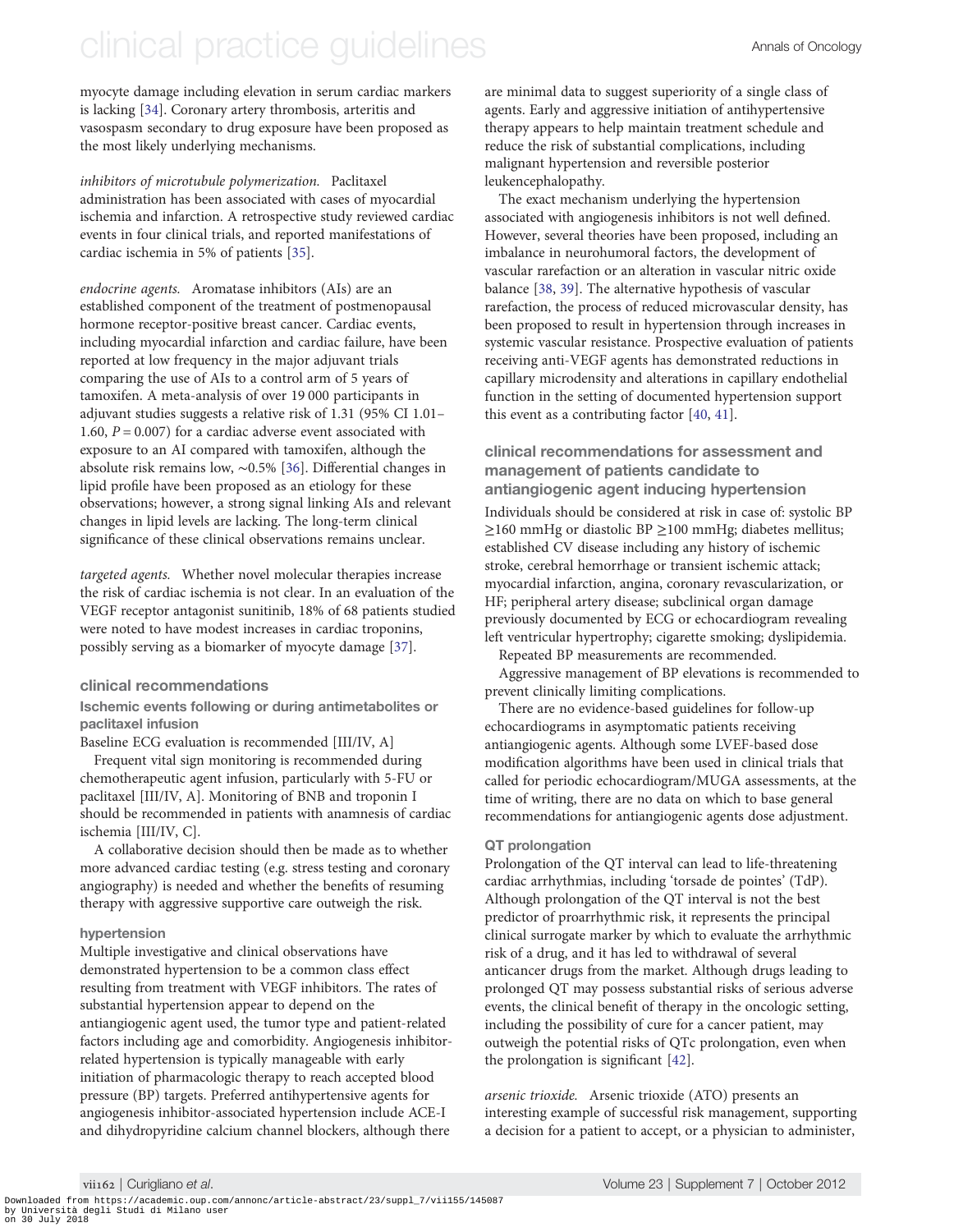an anticancer drug with established liabilities of QTc prolongation. Although this drug is known to provoke QTc prolongation and TdP, it is also uniquely effective in an otherwise fatal disease, relapsed acute promyelocytic leukemia [\[43](#page-11-0)]. Therefore, until alternative therapy becomes available, ATO remains a drug of choice, despite its potential for causing arrhythmia. In patients receiving multiple courses, QTc intervals may return to pre-treatment levels before the second course, implying that serial ATO administration does not permanently prolong the QTc interval; however, documented episodes of TdP have been observed beyond the first month of treatment, presumably due to drug accumulation in cardiac tissue [\[43](#page-11-0)].

#### clinical recommendation for patients receiving drugs prolonging QTc interval

Patients with a history of QT interval prolongation, patients who are taking antiarrhythmics, or patients with relevant CV disease, bradycardia, thyroid dysfunction or electrolyte disturbances should be screened and monitored. Periodic monitoring with on-treatment ECGs and electrolytes should be considered.

### cardiac toxicity induced by RT

A considerable amount of literature supports evidence of radiation-related heart injury after RT to the chest. The most appropriate groups of patients where radiation-associated cardiac injuries are of clinical importance are those with curable malignancies irradiated at a relatively younger age, so there is enough time to develop clinically significant late cardiac injury. Such malignancies are mainly Hodgkin's lymphoma and early-stage breast cancer, while there is an increasing number of lung and esophageal cancer patients with long-term controlled disease who could develop post-RT cardiac sequelae. Radiation-associated CV toxicity may be progressive. Complex, combined disease of heart coronary arteries, valves, myocardium and conduction system as well as diastolic dysfunction may be seen [[44](#page-11-0), [45\]](#page-11-0). Estimates of relative risk of fatal CV events after mediastinal irradiation for Hodgkin's disease ranges between 2 and 7 and after irradiation for left-sided breast cancer from 1.0 to 2.2.

- Risk factors for radiation-associated heart damage include:
- dose >30–35 Gy
- dose per fraction >2 Gy
- large volume of irradiated heart
- younger age at exposure
- longer time since exposure
- use of cytotoxic chemotherapy
- endocrine therapy or trastuzumab
- presence of other risk factors such as diabetes, hypertension, dyslipidaemias, obesity, smoking etc.

#### evidence from breast cancer patients

In the last update of the Early Breast Cancer Trialists' Collaborative Group (EBCTCG) meta-analysis on locoregional RT, comparison of CV mortality between patients treated with and without RT has shown a statistically significant relative

# Annals of Oncology **Annals of Oncology** clinical practice quidelines

risk of 1.27. A similar latent time was estimated in an overview of trials started before 1975.

In a Swedish study that included 55 000 patients, a mortality ratio of all CV disease for left versus right side in a period of >10 years after treatment was 1.10 [95% confidence interval (CI) 1.03–1.18] for all CV diseases and 1.13 (95% CI 1.03– 1.25) for deaths from ischemic disease. Other studies confirm those results.

#### evidence from Hodgkin's lymphoma patients

Mediastinal RT can cause a variety of CV complications such as pericarditis, myocardial fibrosis, coronary artery disease, valvular abnormalities and conduction disturbances [\[46](#page-11-0)]. Restrictive CMP, valvular defects and conduction defects, persistent tachycardia and blunted hemodynamic responses to exercise are usually diagnosed. Nevertheless, myocardial infarction is the major cause of higher long-term mortality in survivors of Hodgkin's disease. It is very important to note that death due to cardiac causes is estimated to be responsible for about one-quarter of the mortality from reasons other than Hodgkin's disease itself, which equals 2%–5% of overall mortality in those with Hodgkin's disease.

#### cardiac structures affected by radiation

Injury of the various structures and tissues in the heart can cause a spectrum of radiation-induced CV diseases. Arteritis of the endothelium of coronary arteries can cause premature coronary artery disease and atherosclerosis mainly in left anterior descending and right coronary artery. The time of appearance is 10–15 years after RT.

- Acute pericarditis and symptomatic (hemodynamic compromise with constriction or tamponade) or asymptomatic chronic pericardial effusion appears usually 6– 12 months following RT.
- Myocarditis and CHF due to nonspecific diffuse interstitial fibrosis.
- Valvular stenosis and regurgitation mainly of mitral and aortic valves.
- Fibrosis of the conduction system and disturbed heart rate and complete or incomplete heart block.
- Some indirect implications on the heart may result from irradiation of adjacent structures. Lung and mediastinal fibrosis may result in respiratory insufficiency, pneumonic hypertension and may complicate any potential heart surgery. Hypothyroidism may affect the lipid profile and CV function. Mediastinal venous and lymph vessel obstruction may cause pericardial effusion or chylothorax.

Radiation tolerance doses for the above late-effects have been estimated to be between 30 and 40 Gy.

### recommendations to reduce cardiac toxicity in patients treated by RT

There is some evidence that newer irradiation techniques seem to decrease the risk of RT-induced cardiac disease, but a longer follow-up time is needed to confirm it. Modern RT techniques include 3D treatment planning with dose volume histogram for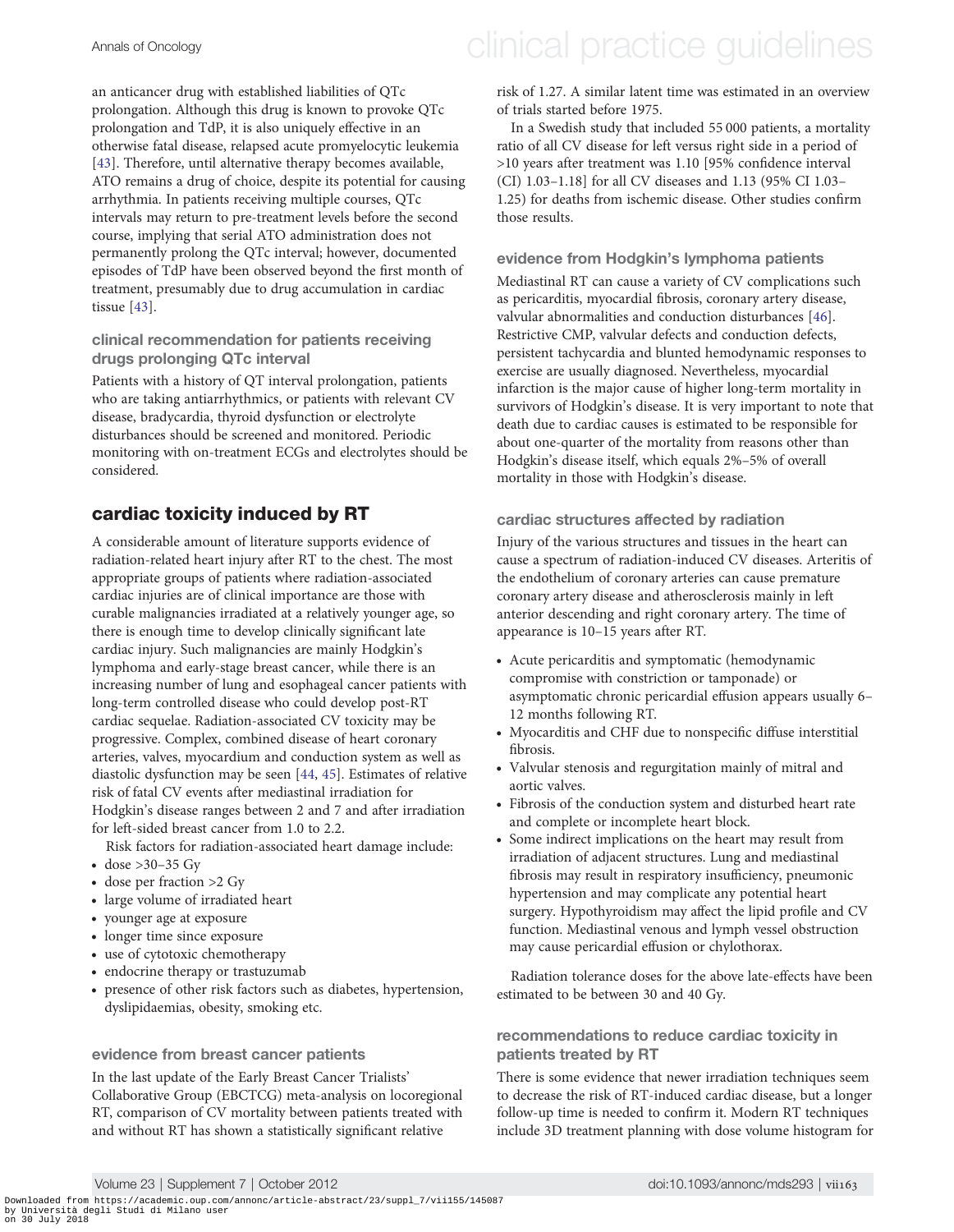### clinical practice quidelines and the second annuals of Oncology

accurate heart volume and dose calculation. Linear accelerator photons and multiple field conformal or intensity-modulated RT (IMRT) are desirable for chest irradiation.

Normal tissue complication probability (NTCP) is a method of reporting radiation dosing in RT, by taking into account the dose and the volume of normal tissues that receive the corresponding dose [[47\]](#page-11-0). The NTCP model estimates predict that a V25Gy <10% (i.e. a dose of 25 Gy (in 2 Gy per fraction) in <10% of the whole volume of heart) will be associated with 1%– 2% probability of cardiac mortality within 15 years after RT.

For (left) breast/chest wall RT, 6 MV or occasionally higher energy photons (for large breasts) from a linear accelerator should be used. The introduction of cardiac-sparing lead block during standard simulator planning will result in cardiac irradiation being at least partially avoided in many patients. The use of a four-field IMRT technique can offer better sparing than the partial shielding technique as the maximum heart depth is increased. The IMRT plans also showed improved dose homogeneity within the Planning Target Volume (PTV) but may be associated with increased irradiation of the contralateral breast.

It has been proposed that maximum heart distance (MHD), i.e. the maximal distance between anterior cardiac contour and posterior tangential field edges as seen on the beam's eye view, is a reliable predictor of the mean heart dose in left-tangential breast or chest wall irradiation, and may be useful in centers where 3D cardiac dose assessment is not routinely available. A strong linear correlation was found between the MHD and the mean heart dose: for every 1-cm increase in MHD, the mean heart dose increased by 2.9% on average (95% CI 2.5–3.3).

Electron beams can be used for the treatment of superficial structures such as in the internal mammary lymph nodes or the boost dose on the breast after tumorectomy, in the treatment of breast cancer.

For mediastinal RT, high-energy photons from a linear accelerator should be used to treat patients with equal weighting of anterior and posterior portals (instead of anterior weighting), all fields should be treated on each RT fraction, use of a subcarinal block after a dose of 30 Gy and use of shrinking-field technique are the most important parameters to minimize heart exposure. As Adams et al. has stated, although permanent complications tend to occur less frequently under a total dose of 40 Gy, it is not a good idea to systematically limit treatment, which may be inadequate to control the neoplastic disease.

#### treatment of RT-related heart complications

Radiation-induced heart diseases are treated as nonradiationrelated ones, but with special attention to the changes radiation causes to the heart and other structures of the chest.

#### monitoring of cardiac function after chest RT

Patients at high risk for RT-induced complications are those treated as children or young adults for Hodgkin's lymphomas with a mediastinal/heart dose of >30 Gy, mainly with what are called outdated RT techniques (see above). Those patients should be informed and followed up closely [III,A]. Radiationrelated heart toxicity is extremely rare during RT.

Breast cancer patients treated by cytotoxic chemotherapy or monoclonal antibodies should be monitored. Patients treated by postoperative breast RT (with or without adjuvant endocrine treatment) are not regularly monitored for cardiac problems although RT should be considered as a risk factor when heart disease is diagnosed in those patients [III, B].

Data to support definitive recommendations on various tests and their frequency do not exist. However, RT-induced risk is ongoing and requires long-term follow-up. Screening and monitoring of heart function is identical to the standard tests and procedures cardiologists use for other patients, and consequently the follow-up protocols are based on departmental or personal experience and on each patient's needs and clinical picture. There is therefore a need for both oncologists and cardiologists to be aware of the risks and underlying pathophysiology of RT-related heart complications.

Apart from clinical examination and medical history, tests usually requested depend on the studied abnormality.

- Coronary artery disease: lipid profile, exercise stress test, radionuclide, angiography, echocardiogram, ECG.
- Pericarditis: ECG, chest X-ray and echocardiogram.
- CMP: ECG, echocardiogram, and radioisotopic angiography.
- Arrythmias: ECG and 24-h ECG.
- Valvular disease: echocardiogram, cardiac catheterization.

### conclusions

Within the oncologic toolbox are both traditional and novel anticancer agents with the potential to induce cardiac toxicity. Oncologists thus have had to develop the ability to identify and manage complicated cardiac risks in clinical investigations and in general practice. Many highly effective agents in contemporary oncology, including anthracyclines and trastuzumab, are associated with well-described risks of shortand long-term cardiac events. As these agents are often used with curative intent, maximizing the benefits while reducing cardiac risks has become a priority in oncologic management, as well as monitoring for late-term toxicity. Additionally, given the influx of novel biologic therapies designed to fulfill unmet medical needs, efforts are needed to promote strategies for risk detection and management to avoid dangerous toxicities which may impede development of and patient access to new agents. In principle, the risk–benefit ratio for an agent must be interpreted in the context of the nature and severity of the disease, and restrictive approaches have the potential to delay or prevent access to innovative treatment. More research is needed to assess and manage the CV safety of patients treated with anticancer agents, beginning with a dynamic partnership between oncologists and cardiologists, and the development of a new generation of 'cardio-oncologic' investigators. A thoughtful risk management plan generated by an organized collaboration between oncologists, cardiologists and regulatory agencies can support developmental programs essential for anticancer agents with cardiac safety concerns.

### conflict of interest

Dr. Roila has reported consultancy/honoraria: Merck Sharp & Dohme, Roche; research funding to department: Bristol-Myers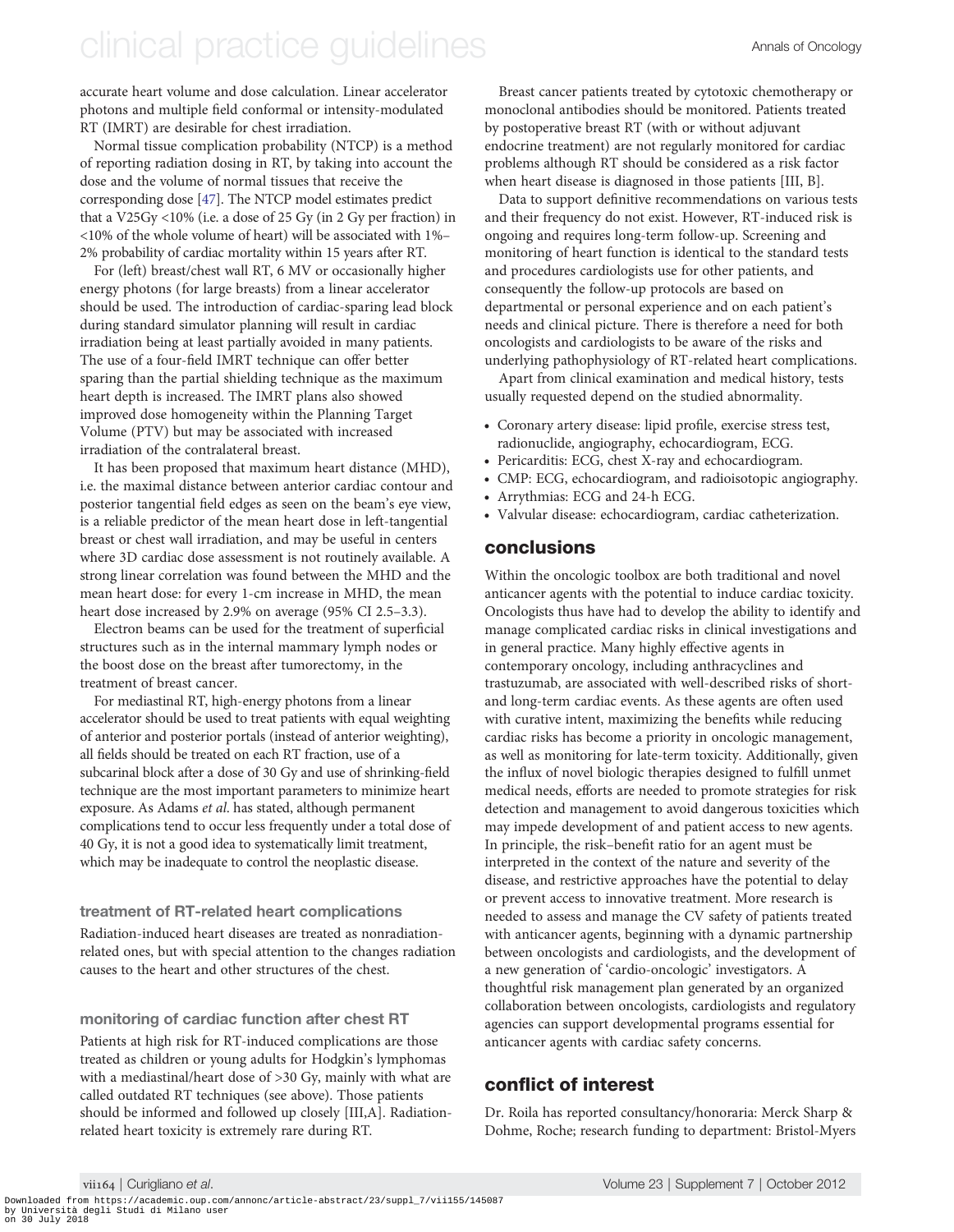Squibb, Merck Sharp & Dohme, GlaxoSmithKline, Sanofi Aventis, AstraZeneca. Dr Suter has reported research support from Hoffmann La Roche and speakers' bureau for Robopharm. Dr de Azambuja has reported research support from GlaxoSmithKline; honoraria from Roche; travel grants from GlaxoSmithKline and Roche.

Dr. Goldhirsch has not reported any potential conflicts of interest. The other authors have reported no potential conflicts of interest.

#### references

- 1. Suter TM, Ewer MS. Cancer drugs and the heart: importance and management. Eur Heart J. 2012. [Epub ahead of print].
- 2. National Cancer Institute. Cancer therapy evaluation program. [on-line] [http](http://ctep.cancer.gov/protocoldevelopment/electronic_applications/docs/ctcv20_4e30e992.pdf) [://ctep.cancer.gov/protocoldevelopment/electronic\\_applications/docs/](http://ctep.cancer.gov/protocoldevelopment/electronic_applications/docs/ctcv20_4e30e992.pdf) [ctcv20\\_4e30e992.pdf](http://ctep.cancer.gov/protocoldevelopment/electronic_applications/docs/ctcv20_4e30e992.pdf).
- 3. Bird BR, Swain SM. Cardiac toxicity in breast cancer survivors: review of potential cardiac problems. Clin Cancer Res. 2008; 14: 14–24.
- 4. Von Hoff DD, Layard MW, Basa P et al. Risk factors for doxorubicin-induced congestive heart failure. Ann Intern Med. 1979; 91: 710–717.
- 5. Cardinale D, Sandri MT, Martinoni A et al. Left ventricular dysfunction predicted by early troponin I release after high-dose chemotherapy. J Am Coll Cardiol. 2000; 36: 517–522.
- 6. Cardinale D, Sandri MT, Martinoni A et al. Myocardial injury revealed by plasma troponin I in breast cancer treatment with high dose chemotherapy. Ann Oncol. 2002; 13: 710–715.
- 7. Cardinale D, Sandri MT, Colombo A et al. Prognostic value of Troponin I in cardiac risk stratification of cancer patients undergoing high-dose chemotherapy. Circulation. 2004; 109: 2749–2754.
- 8. Pichon MF, Cvitkovic F, Hacene K et al. Drug-induced cardiotoxicity studied by longitudinal B-type natriuretic peptide assays and radionuclide ventriculography. In Vivo. 2005; 19: 567–576.
- 9. Braverman AC, Antin JH, Plappert MT et al. Cyclophosphamide cardiotoxicity in bone marrow transplantation: a prospective evaluation of new dosing regimens. J Clin Oncol. 1991; 9: 1215–1223.
- 10. Goldberg MA, Antin JH, Guinan EC et al. Cyclophosphamide cardiotoxicity: an analysis of dosing as a risk factor. Blood. 1986; 68: 1114–1118.
- 11. Quezado ZM, Wilson WH, Cunnion RE et al. High-dose ifosfamide is associated with severe, reversible cardiac dysfunction. Ann Intern Med. 1993; 118: 31–36.
- 12. Martin M, Pienkowski T, Mackey J et al. Adjuvant docetaxel for node-positive breast cancer. N Engl J Med. 2005; 352: 2302–2313.
- 13. Slamon D, Eiermann W, Robert N et al. Adjuvant trastuzumab in HER2-positive breast cancer. N Engl J Med. 2011; 365(14): 1273–1283.
- 14. Romond EH, Perez EA, Bryant J et al. Trastuzumab plus adjuvant chemotherapy for operable HER2-positive breast cancer. N Engl J Med. 2005; 353: 1673–1684.
- 15. Piccart-Gebhart MJ, Procter M, Leyland-Jones B et al. Trastuzumab after adjuvant chemotherapy in HER2-positive breast cancer. N Engl J Med. 2005; 353: 1659–1672.
- 16. Slamon DJ, Leyland-Jones B, Shak S et al. Use of chemotherapy plus a monoclonal antibody against HER2 for metastatic breast cancer that overexpresses HER2. N Engl J Med. 2001; 344: 783–792.
- 17. Tan-Chiu E, Yothers G, Romond E et al. Assessment of cardiac dysfunction in a randomized trial comparing doxorubicin and cyclophosphamide followed by paclitaxel, with or without trastuzumab as adjuvant therapy in node-positive, human epidermal growth factor receptor 2-overexpressing breast cancer: NSABP B-31. J Clin Oncol. 2005; 23: 7811–7819.
- 18. Perez EA, Suman VJ, Davidson NE et al. Cardiac safety analysis of doxorubicin and cyclophosphamide followed by paclitaxel with or without trastuzumab in the

### <span id="page-10-0"></span>Annals of Oncology **Annals of Oncology** clinical practice quidelines

North Central Cancer Treatment Group N9831 adjuvant breast cancer trial. J Clin Oncol. 2008; 26: 1231–1238.

- 19. Suter TM, Procter M, van Veldhuisen DJ et al. Trastuzumab-associated cardiac adverse effects in the Herceptin adjuvant trial. J Clin Oncol. 2007; 25: 3859–3865.
- 20. Joensuu H, Kellokumpu-Lehtinen PL, Bono P et al. Adjuvant docetaxel or vinorelbine with or without trastuzumab for breast cancer. N Engl J Med. 2006; 354: 809–820.
- 21. Miller K, Wang M, Gralow J et al. Paclitaxel plus bevacizumab versus paclitaxel alone for metastatic breast cancer. N Engl J Med. 2007; 357: 2666–2676.
- 22. Perez EA, Koehler M, Byrne J et al. Cardiac safety of lapatinib: pooled analysis of 3689 patients enrolled in clinical trials. Mayo Clin Proc. 2008; 83: 679–686.
- 23. Motzer RJ, Hutson TE, Tomczak P et al. Sunitinib versus interferon alfa in metastatic renal-cell carcinoma. N Engl J Med. 2007; 356: 115–124.
- 24. Eschenhagen T, Force T, Ewer M et al. Cardiovascular side effects of cancer therapies: a position statement from the Heart Failure Association of the European Society of Cardiology. Eur J Heart Fail. 2011; 13: 1–10.
- 25. Jones AL, Barlow M, Barrett-Lee PJ et al. Management of cardiac health in trastuzumab-treated patients with breast cancer: updated United Kingdom National Cancer Research Institute recommendations for monitoring. Br J Cancer. 2009; 100: 684–692.
- 26. Martin M, Esteva FJ, Alba E et al. Minimizing cardiotoxicity while optimizing treatment efficacy with trastuzumab: review and expert recommendations. Oncologist 2009; 14: 1–11.
- 27. Geisberg CA, Sawyer DB. Mechanisms of anthracycline cardiotoxicity and strategies to decrease cardiac damage. Curr Hypertens Rep. 2010; 12: 404–410.
- 28. Cardinale D, Colombo A, Torrisi R et al. Trastuzumab-induced cardiotoxicity: clinical and prognostic implications of troponin I evaluation. J Clin Oncol. 2010; 28: 3910–3916.
- 29. Cardinale D, Colombo A, Sandri MT et al. Prevention of high-dose chemotherapy-induced cardiotoxicity in high-risk patients by angiotensinconverting enzyme inhibition. Circulation. 2006; 114: 2474–2481.
- 30. Cardinale D, Colombo A, Lamantia G et al. Anthracycline-induced cardiomyopathy. Clinical relevance and response to pharmacologic therapy. J Am Coll Cardiol. 2010; 55: 213–220.
- 31. Kalay N, Basar E, Ozdogru I et al. Protective effects of carvedilol against anthracyclines-induced cardiomyopathy. J Am Coll Cardiol. 2006; 48: 2258–2262.
- 32. Nakamae H, Tsumura K, Terada Y et al. Notable effects of angiotensin II receptor blocker, valsartan, on acute cardiotoxic changes after standard chemotherapy with cyclophosphamide, doxorubicin, vincristine, and prednisolone. Cancer. 2005; 104: 2492–2498.
- 33. Huh WW, Jaffe N, Durand JB et al. Comparison of doxorubicin cardiotoxicity in pediatric sarcoma patients when given with dexrazoxane versus continuous infusion. Pediatr Hematol Oncol. 2010; 27: 546–557.
- 34. Van Cutsem E, Hoff PM, Blum JL et al. Incidence of cardiotoxicity with the oral fluoropyrimidine capecitabine is typical of that reported with 5-fluorouracil. Ann Oncol. 2002; 13: 484–485.
- 35. Rowinsky EK, McGuire WP, Guarnieri T et al. Cardiac disturbances during the administration of taxol. J Clin Oncol. 1991; 9: 1704–1712.
- 36. Cuppone F, Bria E, Verma S et al. Do adjuvant aromatase inhibitors increase the cardiovascular risk in postmenopausal women with early breast cancer? Metaanalysis of randomized trials. Cancer 2008; 112: 260–267.
- 37. Schmidinger M, Zielinski CC, Vogl UM et al. Cardiac toxicity of sunitinib and sorafenib in patients with metastatic renal cell carcinoma. J Clin Oncol. 2008; 26: 5204–5212.
- 38. Kamba T, McDonald DM. Mechanisms of adverse effects of anti-VEGF therapy for cancer. Br J Cancer. 2007; 96: 1788–1795.
- 39. Verheul HM, Pinedo HM. Possible molecular mechanisms involved in the toxicity of angiogenesis inhibition. Nat Rev Cancer. 2007; 7: 475–485.
- 40. Veronese ML, Mosenkis A, Flaherty KT et al. Mechanisms of hypertension associated with BAY 43–9006. J Clin Oncol. 2006; 24: 1363–1369.